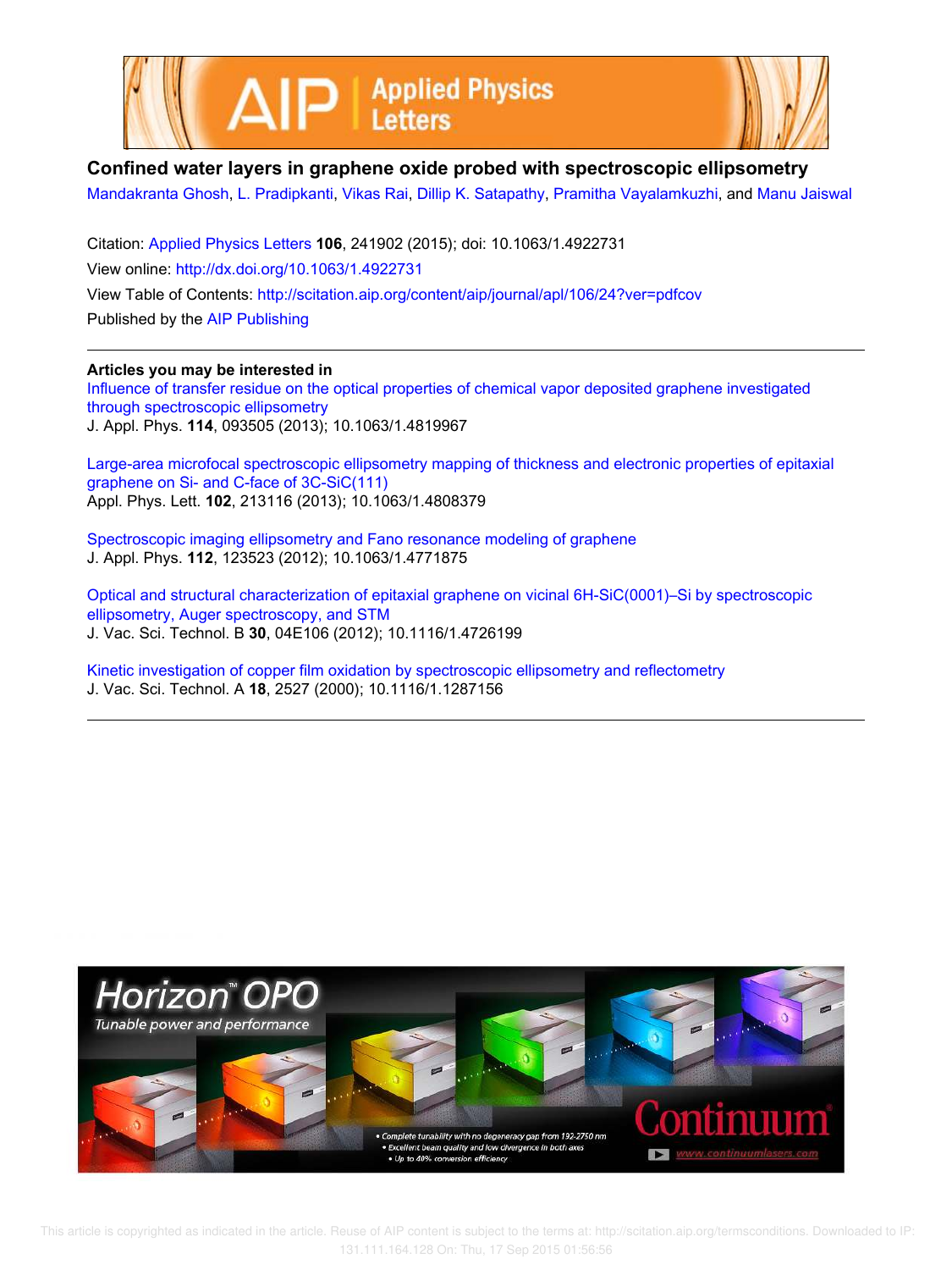

## Confined water layers in graphene oxide probed with spectroscopic ellipsometry

Mandakranta Ghosh,<sup>1</sup> L. Pradipkanti,<sup>1</sup> Vikas Rai,<sup>1</sup> Dillip K. Satapathy,<sup>1</sup> Pramitha Vayalamkuzhi,<sup>2</sup> and Manu Jaiswal<sup>1,a)</sup>

 $1$ Department of Physics, Indian Institute of Technology Madras, Chennai 600036, India  $^{2}$ Department of Electrical Engineering, Indian Institute of Technology Madras, Chennai 600036, India

(Received 24 April 2015; accepted 7 June 2015; published online 16 June 2015)

The confinement of water in quasi two-dimensional layers is intriguing because its physical properties can be significantly different when compared to those of the bulk fluid. This work describes spectroscopic ellipsometry study of confined water layers trapped between sheets of graphene oxide at varied thermal annealing temperatures. The wavelength-dependent refractive index of graphene oxide changes abruptly with annealing temperatures for  $T_{\text{ann}} \approx 125-160 \degree C$ , and we demonstrate that these changes are primarily governed by the expulsion of trapped water. This expulsion is associated with the decrease of interlayer separation of graphene oxide sheets from 7.8 Å to 3.4 Å. Graphene oxide annealed at high temperatures lacks trapped water layers and robust estimates of refractive index can be obtained within a Lorentz oscillator model. The trends in oscillator parameters are extended to lower annealing temperatures, where trapped water is present, in order to estimate the refractive index of confined water, whose value is found to be enhanced as compared to that of bulk. Temperature-dependent ellipsometry data show anomalous changes in ellipsometric parameters over a wide temperature interval  $(-10 \text{ to } 10 \degree \text{C})$  about the ice-point and these may be attributed to possible phase transition(s) of confined water.  $\odot$  2015 AIP Publishing LLC. [http://dx.doi.org/10.1063/1.4922731]

Water in its bulk three-dimensional form is an interesting system with a complex phase diagram. The confinement of water further lends a new dimension to the range of configurations that this system can take. $1-3$  The structure and dynamics of interfacial water are remarkably different from that of bulk.<sup>1</sup> This has relevance for diverse systems such as water near a cell membrane or for interfacial fluids in industrial processes like lubrication and filtration.<sup>1,4</sup> In twodimensions (2D), the confinement of water becomes particularly interesting with reference to the liquid-solid phase transition because Mermin-Wagner theorem precludes the formation of long-range crystalline order.<sup>5</sup> The melting phase transition in confined water has been predicted in terms of a sequence of two continuous transitions. $6$ Graphene oxide (GO) is a particularly interesting confining wall for water molecules because the spatial density of oxygen-rich surface groups can be tuned using thermal annealing or exposure to chemical vapors.<sup>7,8</sup> It is well known that layered GO films prepared from aqueous solutions contain trapped water.<sup>7,9</sup> A single GO sheet comprises of a mosaic of hydrophilic and hydrophobic regions, where the former strongly interact with trapped water and serve as crucial spacers for the latter.<sup>9</sup> The network of water-containing quasi-2D hydrophobic nanocapillaries allows superpermeation of water molecules remarkably even as the GO membrane blocks the flow of helium gas. $\frac{9}{2}$  A recent transmission electron microscopy study of quasi-2D water layer deliberately trapped between hydrophobic atomically thin pristine graphene membranes has revealed the presence of square-ice. $10$ 

In this work, we use spectroscopic ellipsometry (SE) to study GO films, whose degree of reduction as well as water content is controllably varied by means of thermal annealing. The optical properties of GO have attracted interest because of its applications in optoelectronics and solar energies.<sup>11</sup> Previous investigations of GO using ellipsometry have not explicitly considered the role of trapped water while investigating the optical properties of this system. $8,12$  One previous study based on ellipsometry techniques has considered an optical model comprising successive layers of graphene oxide sheets and trapped water.<sup>7</sup> However, even in that work, the properties of trapped water were assumed to be the same as those of bulk water.<sup>7</sup> Here, we demonstrate that it is the expulsion of water rather than change in chemical structure of GO that determines the most important changes in refractive index of GO films as function of annealing temperature. GO films annealed at higher temperatures lack the complexity introduced by the presence of confined water. An estimate of the refractive index of confined water layer, when present, is obtained within an effective-medium approximation (EMA) model by extending the trends in variation of Lorentz oscillator parameters obtained for water-free GO systems. Temperature-dependent ellipsometry is used to probe the response of this system in the vicinity of ice-point of bulk water.

Graphene-oxide (GO) thin-films are prepared by spincoating 1 mg/ml aqueous suspension on piranha-cleaned SiO2/Si substrate. Thermally annealed samples are prepared by heating GO samples under Ar flow (70 sccm/30 min). Scanning electron microscopy reveals GO flake sizes between 0.5 and 5  $\mu$ m. Fig. 1 shows X-ray diffraction data of a)Email: manu.jaiswal@iitm.ac.in **a)**Email: manu.jaiswal@iitm.ac.in **a)**Email: manu.jaiswal@iitm.ac.in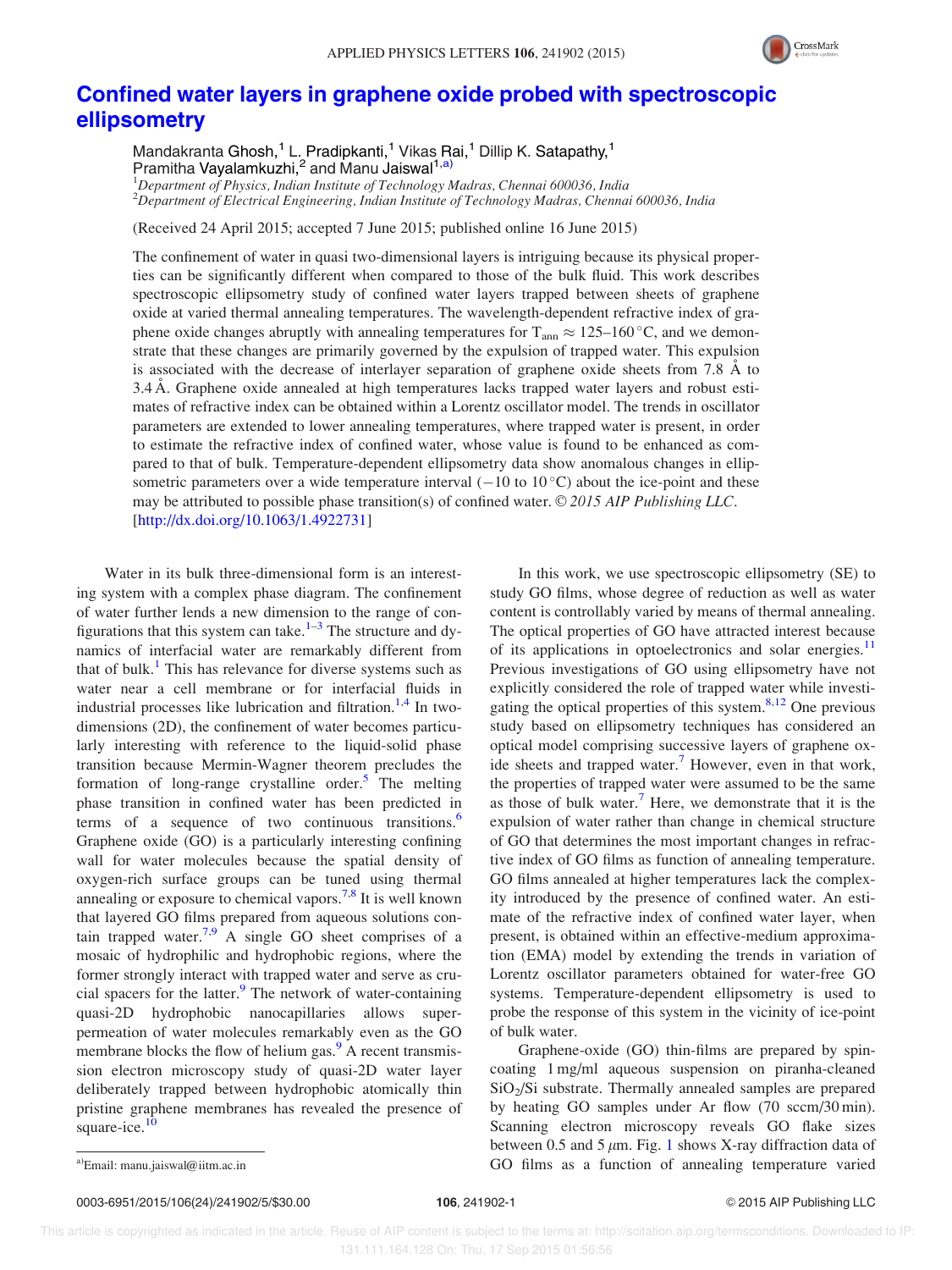

FIG. 1. XRD data of as-prepared GO and thermally reduced GO at different annealing temperatures.

between  $T_{ann} = 30 \degree C$  (as-prepared) to  $T_{ann} = 400 \degree C$ . The asprepared sample shows a prominent peak at 11.5°, which  $\overline{\text{corresponds}}$  to c-axis separation of 7.8 Å, while a much smaller peak at 27° indicates that some low fraction of the material exists in graphitic state too, with c-axis separation of 3.4 Å. The existence of interlayer separations  $d > 3.4$  Å can be attributed to the presence of oxygen-containing functional groups.<sup>9</sup> After GO film is subject to annealing at varying temperatures, the dominant peak at  $11.5^\circ$  gradually undergoes a slight shift to higher angles, which can be associated with decrease in interlayer separation from 7.8 Å (asprepared) to 6.6 Å (for  $T_{\text{ann}} = 150^{\circ}$ C). For  $T_{\text{ann}} = 160^{\circ}$ C, graphitic peak at  $27^{\circ}$  is intense, while the peak at  $11.5^{\circ}$  is clearly absent. The controlled annealing of GO provides a suitable knob to tune interlayer separation of GO sheets by means of elimination of functional groups. MD simulations have indicated that a monolayer of water requires  $d > 6$  A separation between the confining graphene sheets, and the water monolayer cannot exist for smaller partitions. This rules out presence of trapped water for higher annealing temperatures  $(T_{\text{ann}} \ge 180 \degree C)^9$  In the SE studies discussed below, we consider two categories of GO samples based on their interlayer separations and the resultant ability to accommodate trapped water layer.

The SE measurements are performed using M-2000VI rotating compensator ellipsometer (J.A. Woollam Co.) with spectral range of 370–1800 nm and 75° incident angle. Temperature-dependent SE data are obtained between 25 °C and  $-10^{\circ}$ C using M-2000 V in the spectral range of  $370-1000$  nm and  $70^{\circ}$  incident angle. The sample is kept under  $N_2$ -gas atmosphere and data are measured after stabilizing the temperature with an accuracy of  $0.1\degree C$ . Ellipsometry involves measurement of change in polarization from planepolarization to elliptical polarization for light obliquely incident on a thin-film. The ellipsometric parameters  $\{\psi, \Delta\}$  can be related to complex reflection coefficients of light parallel and perpendicular to the plane of incidence  $R_p$  and  $R_s$ , respectively:  $R_p/R_s = \tan \psi \exp(i\Delta)$ . Here, tan  $\psi$  represents the amplitude ratio and  $\Delta$  represents the phase difference.<sup>13</sup> Wavelength-dependent optical constants (n, k) and thickness of the film can be extracted from  $\{\psi, \Delta\}$  by developing an optical dispersion model of the material. $13$  To analyze the SE data, a 4-layer optical model is built that comprises the GO film and the  $SiO<sub>2</sub>/Si$  substrate, while an interface layer between the thermal  $SiO<sub>2</sub>$  and Si is also included.<sup>14</sup> The optical constants and thickness of GO film are investigated subsequent to SE characterization of bare  $SiO<sub>2</sub>/Si$  substrate. To quantify how well the model-generated data matches with experimental data, root mean squared error (MSE) is used. For  $T_{\text{ann}} \geq 180 \degree C$ , GO films are considered as homogeneously composed of layered GO sheets lacking trapped-water. A Lorentz oscillator model with Kramers-Kronig (KK) transformation is used for that layer since GO has significant absorption in visible wavelength region.<sup>8,12</sup> The general expression for the Lorentz oscillator model comprising of k-oscillators is given by

$$
\in (\lambda) = \epsilon_{\infty} + \sum_{k} \frac{A_{K}}{E_{k}^{2} - \left(\frac{hc}{\lambda}\right)^{2} - iB_{k}\left(\frac{hc}{\lambda}\right)},
$$
 (1)

where  $\in (\lambda)$  is the wavelength-dependent dielectric constant and  $\epsilon_{\infty}$  is a constant offset for approximating the effect of absorptions which are significantly distant from the measured wavelengths.  $A_k$ ,  $E_k$ , and  $B_k$  represent amplitude, center energy, and energy spread of the kth oscillator, respectively.<sup>8</sup> The optical constants (n, k) are related to the dielectric constant  $\in (\lambda)$  and they are directly extracted. As discussed above, for  $T_{\text{ann}} < 180^{\circ}$ C, a composite system of GO and trapped water is present, and therefore, any physical oscillator parameterization is not feasible. This GO layer is modeled well with B-Spline function with KK-transformation consistency.<sup>15</sup>

A plot of  $n(\lambda)$  for GO samples annealed at different temperatures is shown in Fig. 2. The solid curves represent Lorentz oscillator parameterized curves, while the dashed curves represent data modeled with B-Spline. The  $n(\lambda)$  curves for GO annealed at  $T_{\text{ann}} \geq 180 \degree C$  progressively shift towards the standard graphite curve (CompleteEASE library). Significant changes in  $n(\lambda)$  occur in the temperature interval between 125 and 160 °C. The n( $\lambda$ ) changes from being nearly wavelength-independent at lower annealing temperatures  $(T_{\text{ann}} \leq 125 \degree C)$  to become graphite-like at higher annealing temperatures (T<sub>ann</sub>  $\geq 180^{\circ}$ C). These abrupt changes in n( $\lambda$ )



FIG. 2. Refractive index vs. wavelength for as-prepared GO and GO annealed at different temperatures.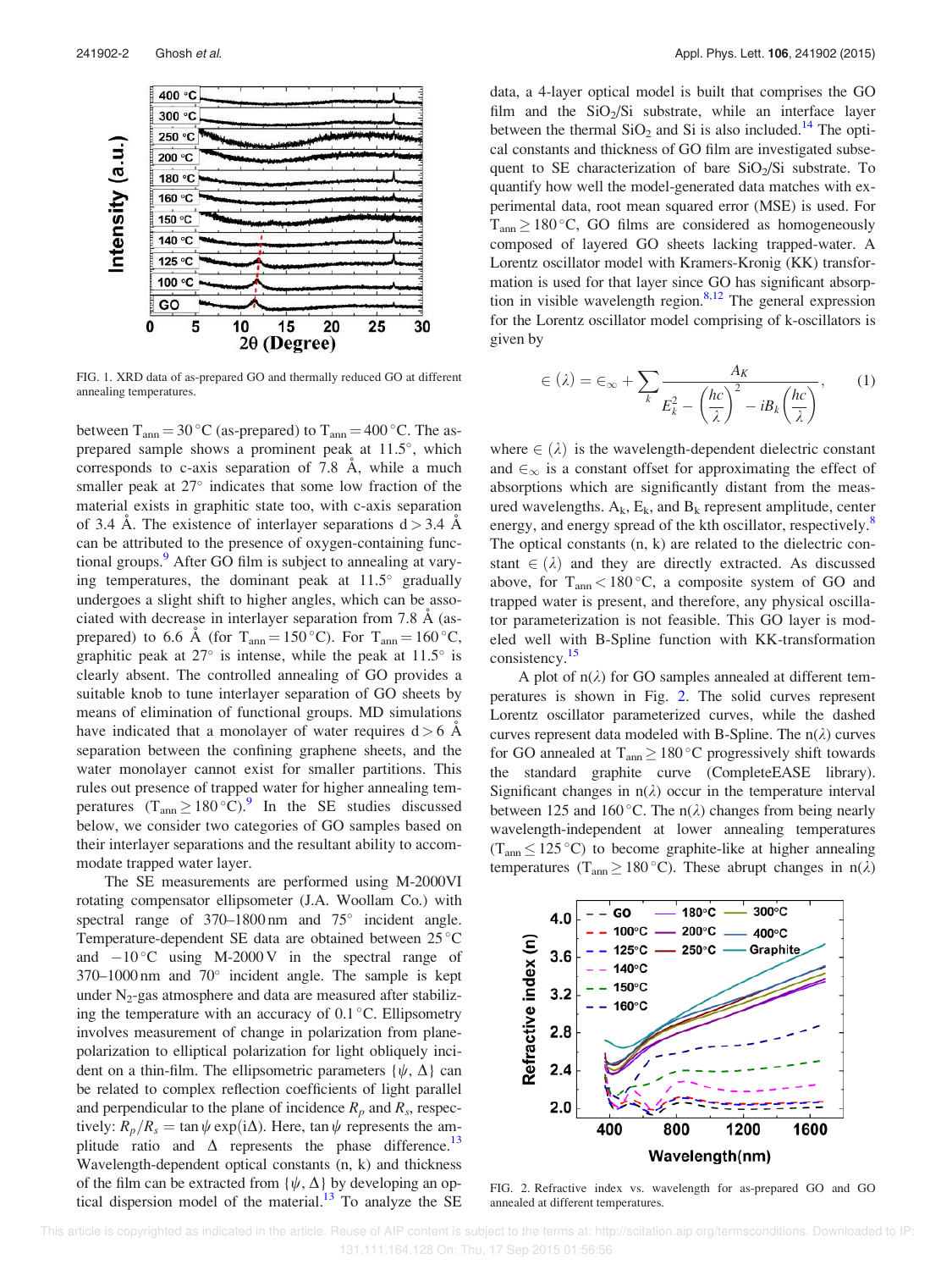over a narrow annealing temperature interval can have two contributing factors: (a) the chemical structure of GO undergoes abrupt changes in the above temperature interval and (b) it is the expulsion of trapped water that primarily determines these changes. To explore the first possibility, Micro-Raman spectroscopy measurements on GO films were performed using Horiba HR-800-UV ( $\lambda_{\text{laser}} = 632.8 \text{ nm}$ ). The ratio of integrated area of defect-peak at  $\sim$ 1338 cm<sup>-1</sup> with the G-peak at  $\sim$ 1585 cm<sup>-1</sup>, I<sub>D</sub>/I<sub>G</sub> is plotted in Fig. 3(a). Importantly, these measurements reveal that defects, mainly oxygen-rich groups, are gradually eliminated by annealing across the entire temperature regime (100–400 °C).<sup>16</sup> This brings us to the second possibility that it is trapped water expulsion that determines these large changes in  $n(\lambda)$ . A previous SE study has used bulk optical constants of water  $(n = 1.33)$ , to extract the "intrinsic" GO refractive index within a multilayered model." First, this assumption of bulk properties for water is not justified in light of the recent discovery of dense square-ice at room temperature (lattice constant, 2.8 Å) for water deliberately trapped between pristine graphene layers.<sup>10</sup> Furthermore, if the intervening layer between GO sheets is presumed to be bulk-water, then the extracted "intrinsic" refractive index of GO shows significant abrupt changes in the temperature regime between  $T_{\text{ann}} = 125{\text -}160^{\circ}$ C. An assumption of bulk-water optical constants for the GO: water layered



FIG. 3. (a)  $I_D/I_G$  vs. T<sub>ann</sub>. Red line is a guide to the eye. (b) Variation of oscillator energies  $[C_1$  (black squares),  $C_2$  (red circles), and  $C_3$  (green triangles)] for thermally annealed GO at different T<sub>ann</sub>. Solid lines are linear extrapolation of energy values to lower annealing temperatures (c)  $n(\lambda)$  for confined water for GO films annealed at various temperatures. [Inset: volume percentage of confined water vs. T<sub>ann</sub>] (d) Intrinsic  $n_{GO}$  (black),  $k_{GO}$ (blue), and total n (red), k (brown) vs. T<sub>ann</sub> for  $\lambda = 600$  nm. Dashed region denotes temperature interval where water is expelled.

system, therefore, leads to an unsatisfactory conclusion that discontinuous changes in extracted "intrinsic" GO refractive index occur upon increase of annealing temperature even as chemical structure of GO shows gradual changes. We therefore suggest that it is the expulsion of trapped water layers that primarily governs the abrupt changes in refractive index of the system, with a small contribution arising from the change in chemical structure of GO. The quantitative estimates of respective contributions are discussed below.

We next consider the evaluation of optical constants of confined water trapped between the GO sheets. For this, the layer of GO is modeled as a known system with the properties of water layer being treated as unknown. As discussed above, the n, k values of GO for  $T_{ann} \ge 180^{\circ}$ C can be readily modeled with three Lorentz oscillators [yielding solid  $n(\lambda)$ curves shown in Fig. 2]. This represents the situation where trapped water has been expelled. The gradual changes in n( $\lambda$ ) for T<sub>ann</sub>  $\geq$  180 °C can be accounted as arising due to chemical structure changes of GO. By extending the trends in variation of oscillator parameters to lower  $T_{\text{ann}}$ , quantitative estimates of the contributions to the total changes in  $n(\lambda)$  of the film arising from chemical structure changes of GO sheets can be discerned. For the samples at lower annealing temperatures (for  $T_{\text{ann}} < 180^{\circ}$ C), we approximate oscillator parameters of each individual Lorentz oscillator at that temperature by linear extrapolation of the trend in variation of center energy, amplitude, and energy spread measured at higher annealing temperatures, as shown in Fig. 3(b), for the case of oscillator energies. The three oscillator energies (for, e.g.,  $C_1 \sim 2.3 \text{ eV}$ ,  $C_2 \sim 3.6 \text{ eV}$ , and  $C_3 \sim 0.7 \text{ eV}$  for 400 °C annealed sample) can be correlated with energy separations in the local density of electronic states of GO associated with the presence of hydroxyl and other oxygen-containing groups.<sup>17</sup> The linear fits shown in Fig.  $3(b)$  can then be interpreted as accounting for changes in the chemical structure of GO due to elimination of oxygen-containing defects upon annealing. For GO: water layered system, thickness estimates are first obtained using B-Spline fits to raw SE data. We then model the system using Bruggeman EMA, which is applicable for two-phase composite systems.<sup>18</sup> Here, the intrinsic GO represents a medium, whose oscillator energy parameters are obtained by the linear fits described above, while the confined water is considered as a Cauchy medium  $(k = 0)$ , whose refractive index and volume fraction are determined as fitting parameters. Within this EMA model, a plot of  $n(\lambda)$  for confined water is shown in Fig. 3(c). The significant increase ( $\sim$ 35%) of n( $\lambda$ ) of trapped water from bulk values can be attributed to confinement induced densification of the liquid related to water-wall interaction and altered water-water interaction.<sup>5</sup> Similar trends in  $n(\lambda)$  of confined water are obtained for GO films subject to different annealing temperatures. Note that each curve in Fig.  $3(c)$  has been generated using input from samples prepared under identical conditions but annealed at different temperatures. The estimated error due to fitting procedure,  $\Delta n \sim 0.1$ , which is comparable to the spread in  $n(\lambda)$  curves and can be attributed to sample-to-sample variations, for, e.g., in layer numbers/ amount of trapped water. The intrinsic  $n_{\text{GO}}$ ,  $k_{\text{GO}}$  of GO sheets for  $\lambda = 600$  nm are plotted as a function of T<sub>ann</sub> in

 This article is copyrighted as indicated in the article. Reuse of AIP content is subject to the terms at: http://scitation.aip.org/termsconditions. Downloaded to IP: 131.111.164.128 On: Thu, 17 Sep 2015 01:56:56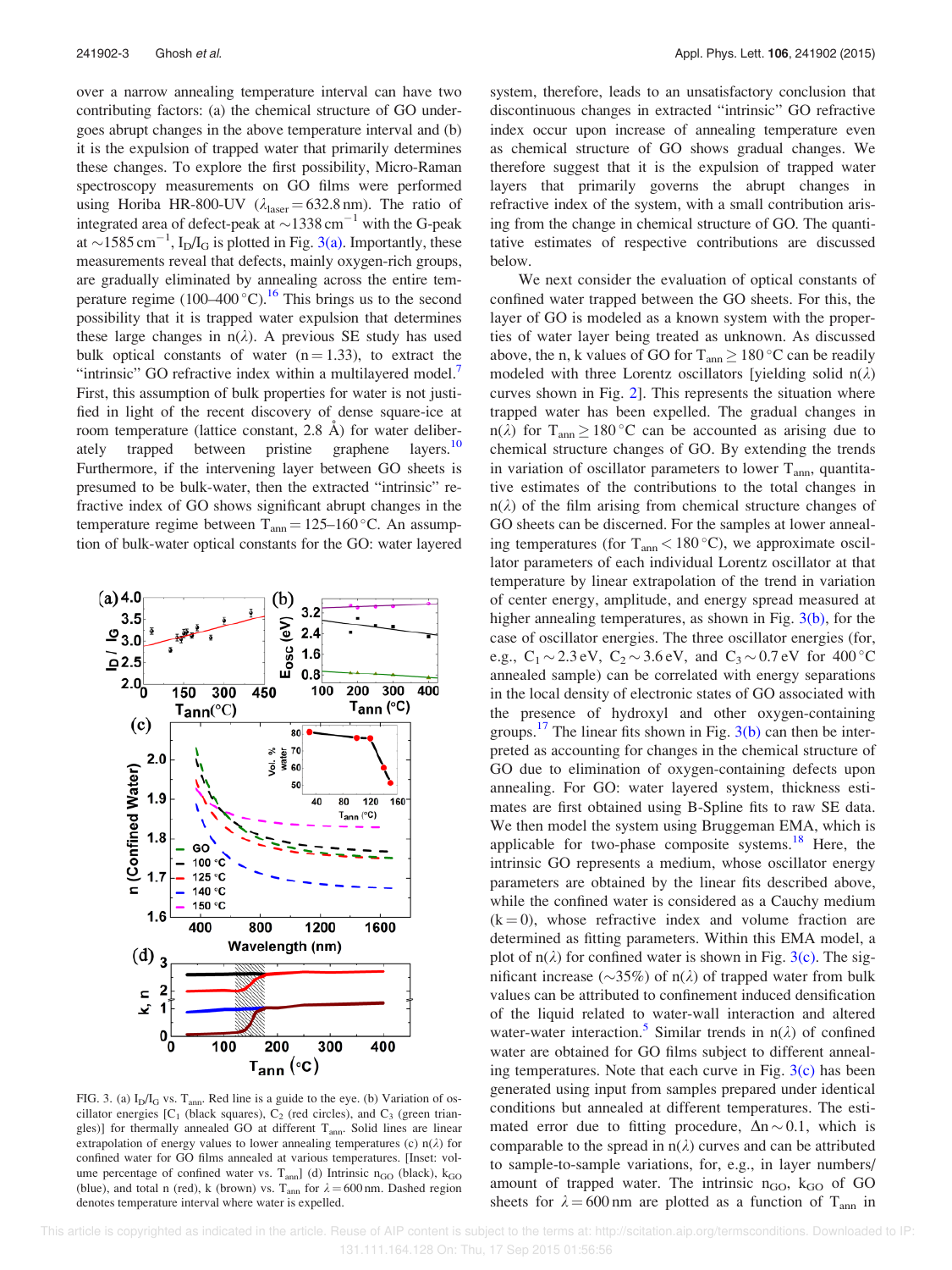

FIG. 4. Temperature-dependent  $\psi$  and  $\triangle$  for 400 °C annealed GO and as prepared GO are shown in (a)–(d), respectively.

Fig. 3(d) and show gradual changes which can be related to the elimination of oxygen-containing groups and change of chemical structure of GO. In contrast, the total  $\{n, k\}$  of the film, which also include the water contribution, have abrupt increases in a narrow  $T_{ann}$  interval [Figs. 2 and  $3(d)$ ]. This is rationalized only as a consequence of change in the volume percentage of water in the GO films, as plotted in the inset of Fig.  $3(c)$ . The progressive expulsion of confined water layers for  $T_{\text{ann}} = 125-150$  °C can be clearly seen.

Finally, we discuss temperature-dependent ellipsometry data for GO films, measured in the temperature range from  $25^{\circ}$ C to  $-10^{\circ}$ C. Plots of ellipsometric parameters  $\{\psi, \Delta\}$  for water expelled GO film annealed at 400 °C shown in Figs.  $4(a)$  and  $4(b)$  reveal nearly temperatureindependent data. The ellipsometric parameters  $\{\psi, \Delta\}$  for as-prepared GO are plotted in Figs.  $4(c)$  and  $4(d)$ . These data reveal significant changes in the temperature interval  $10^{\circ}$ C to  $-10^{\circ}$ C. Such large changes at low temperatures cannot be related to chemical structure changes of GO sheets because (a) these changes are absent in hightemperature  $(400\degree C)$  annealed GO and (b) there is no physical basis for such an explanation. The most plausible explanation for these changes is therefore in relation to the confined water. It may be noted that MD simulations have predicted marked variations of the liquid-solid phase transitions in confined water films with densification of the fluid being the determining factor for onset of the phase transition.<sup>5</sup> In view of these theoretical predictions, we attribute the observed changes to possible phase transition(s) of confined water layers. This temperature-dependent ellipsometry data corroborate the important role of confined water in GO system, already inferred from our annealing studies. A detailed interpretation of the possible phase(s) of confined water system trapped in GO is beyond the scope of this work.

In conclusion, spectroscopic ellipsometry study of GO films reveals intriguing aspects about confined water layers interspersed between the GO sheets. The interlayer separations of GO sheets are controlled with thermal annealing, and trapped water layers can also be completely expelled at high annealing temperatures. The water expulsion primarily determines the refractive index changes of GO films as annealing temperatures are increased. An estimate of the refractive index for confined water is obtained and it is found to deviate considerably from the values of bulk water. This is further corroborated by extensive changes in ellipsometric parameters at temperatures deviating from the liquid-solid freezing transition of bulk water, observed in GO samples having confined water layers. Our work provides a platform to explore the exotic nature of different phases of confinedwater systems.

M.J. thanks financial support from IIT-M NFSC, Nissan NRSP, and DST. P.V. thanks DST for financial support. D.K.S. thanks financial support from Nissan NRSP. The use of facilities at CNNP funded by DeitY is acknowledged. We thank R. Lakshmi and Aruna Nair for assistance.

- <sup>1</sup>S. Granick, Science 253(5026), 1374 (1991).
- $2V$ . Bianco and G. Franzese, Sci. Rep. 4, 4440 (2014).
- <sup>3</sup>S. Chodankar, E. Perret, K. Nygård, O. Bunk, D. K. Satapathy, R. M. Espinosa-Marzal, T. E. Balmer, M. Heuberger, and J. F. van der Veen, EPL 99(2), 26001 (2012).
- ${}^{4}P$ . Kékicheff and O. Spalla, Langmuir 10(5), 1584 (1994).
- 5 S. Han, M. Y. Choi, P. Kumar, and H. E. Stanley, Nat. Phys. 6, 685 (2010).
- ${}^{6}$ K. J. Strandburg, Rev. Mod. Phys. 60, 161 (1988).
- 7 I. Jung, M. Vaupel, M. Pelton, R. Piner, D. A. Dikin, S. Stankovich, J. An, and R. S. Ruoff, J. Phys. Chem. C 112(23), 8499 (2008).
- ${}^{8}Y$ . Shen, P. Zhou, Q. Q. Sun, L. Wan, J. Li, L. Y. Chen, D. W. Zhang, and X. B. Wang, Appl. Phys. Lett. 99, 141911 (2011).

<sup>9</sup>R. R. Nair, H. A. Wu, P. N. Jayaram, I. V. Grigorieva, and A. K. Geim, Science 335, 442 (2012).